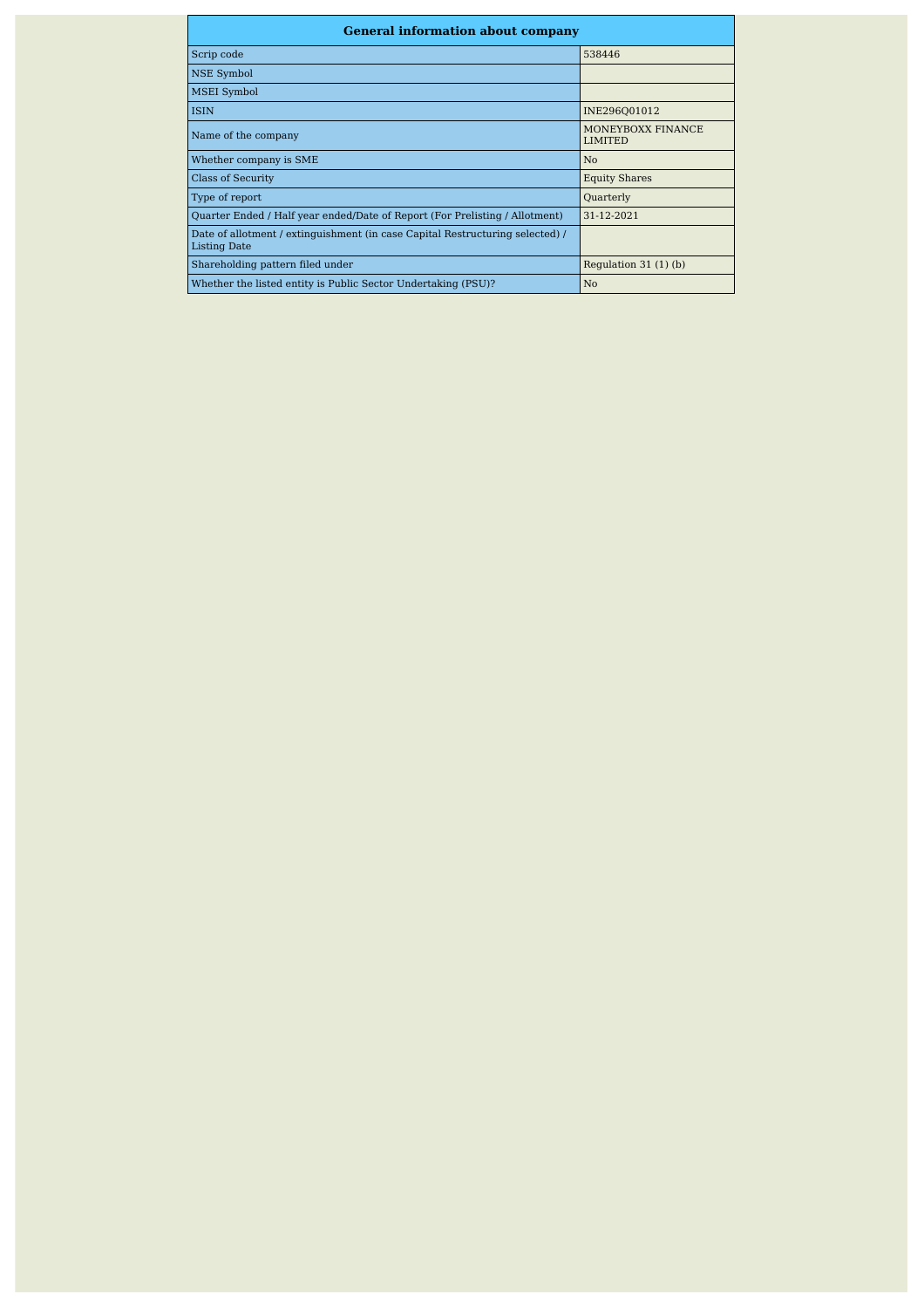|                | <b>Declaration</b>                                                                        |                |                                       |                       |                                       |
|----------------|-------------------------------------------------------------------------------------------|----------------|---------------------------------------|-----------------------|---------------------------------------|
| Sr.<br>No.     | Particular                                                                                | Yes/No         | Promoter and<br><b>Promoter Group</b> | Public<br>shareholder | <b>Non</b><br>Promoter-<br>Non Public |
| $\mathbf{1}$   | Whether the Listed Entity has issued any partly<br>paid up shares?                        | No             | No                                    | No                    | No                                    |
| $\overline{2}$ | Whether the Listed Entity has issued any<br>Convertible Securities ?                      | No             | Nο                                    | No                    | No                                    |
| 3              | Whether the Listed Entity has issued any Warrants                                         | N <sub>0</sub> | No                                    | No                    | No                                    |
| $\overline{4}$ | Whether the Listed Entity has any shares against<br>which depository receipts are issued? | No             | No                                    | No                    | No                                    |
| 5              | Whether the Listed Entity has any shares in locked-<br>in?                                | <b>Yes</b>     | Yes                                   | Yes                   | No                                    |
| 6              | Whether any shares held by promoters are pledge<br>or otherwise encumbered?               | N <sub>0</sub> | No                                    |                       |                                       |
| 7              | Whether company has equity shares with<br>differential voting rights?                     | N <sub>o</sub> | Nο                                    | No                    | No                                    |
| 8              | Whether the listed entity has any significant<br>beneficial owner?                        | <b>Yes</b>     |                                       |                       |                                       |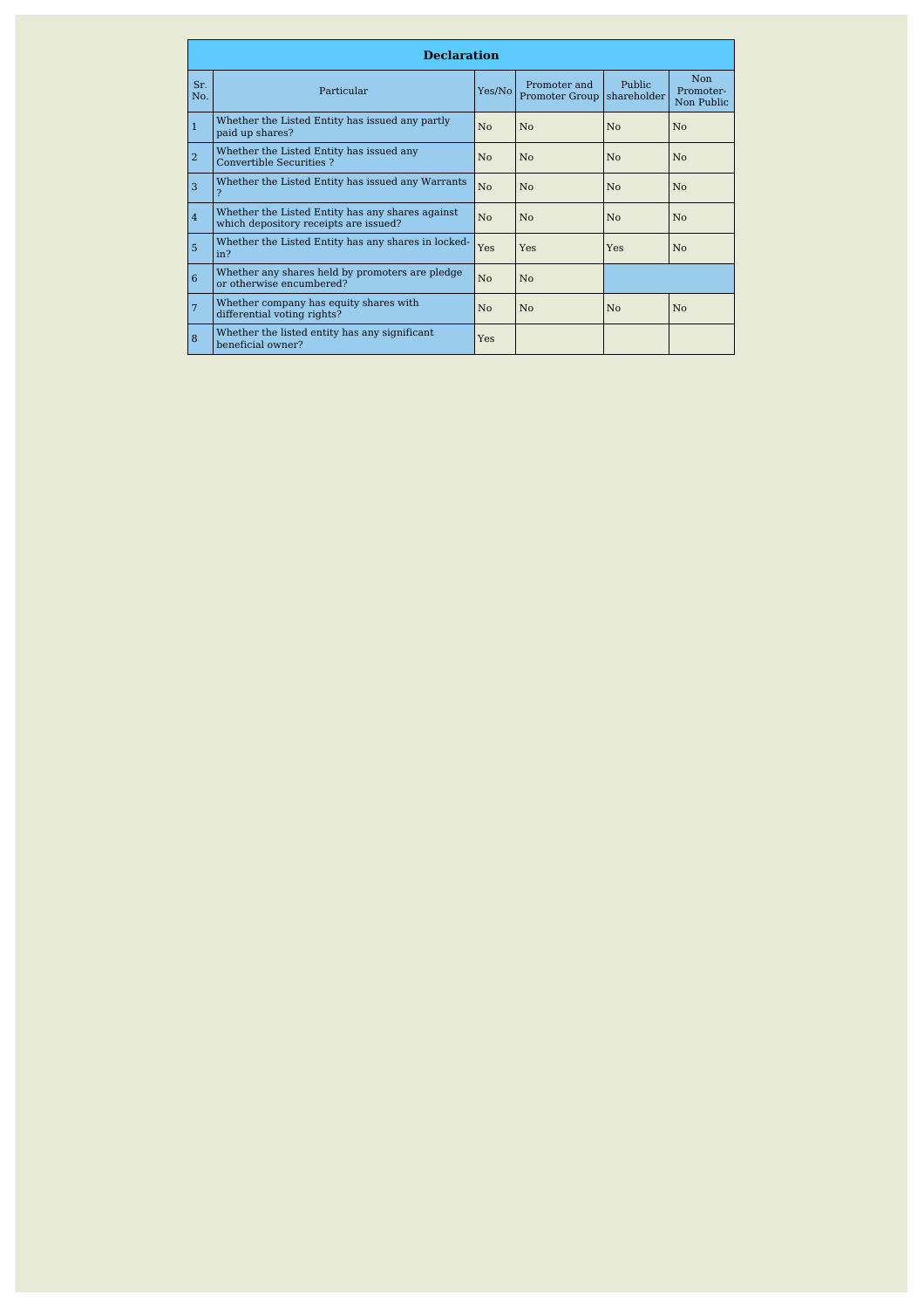|          |                                                |                       |                                           |                             |                                       |                                         | <b>Table I - Summary Statement holding of specified securities</b>             |                           |                      |                                      |                                   |
|----------|------------------------------------------------|-----------------------|-------------------------------------------|-----------------------------|---------------------------------------|-----------------------------------------|--------------------------------------------------------------------------------|---------------------------|----------------------|--------------------------------------|-----------------------------------|
|          |                                                |                       |                                           | No. Of<br>Partly            | No. Of                                |                                         | Shareholding<br>as a % of                                                      | class of securities (IX)  |                      | Number of Voting Rights held in each |                                   |
| Category | Category of                                    | Nos. Of               | No. of<br>fully paid                      | paid-                       | shares<br>underlying                  | Total nos.<br>shares                    | total no. of<br>shares                                                         | No of Voting (XIV) Rights |                      |                                      |                                   |
| (I)      | shareholder<br>(II)                            | shareholders<br>(III) | up equity<br>shares<br>$\text{held (IV)}$ | up<br>equity<br>held<br>(V) | Depository<br>shares Receipts<br>(VI) | held (VII)<br>$=$ (IV)+<br>$(V) + (VI)$ | <i>(calculated)</i><br>as per SCRR,<br>1957) (VIII)<br>As a % of<br>$(A+B+C2)$ | Class eg:<br>$\mathbf{x}$ | <b>Class</b><br>eg:y | Total                                | Total as<br>$a\%$ of<br>$(A+B+C)$ |
| (A)      | Promoter &<br>Promoter<br>Group                | 3                     | 13793524                                  |                             |                                       | 13793524                                | 63.86                                                                          | 13793524                  |                      | 13793524 63.86                       |                                   |
| (B)      | Public                                         | 807                   | 7805974                                   |                             |                                       | 7805974                                 | 36.14                                                                          | 7805974                   |                      | 7805974                              | 36.14                             |
| (C)      | <b>Non</b><br>Promoter-<br>Non Public          |                       |                                           |                             |                                       |                                         |                                                                                |                           |                      |                                      |                                   |
| (C1)     | <b>Shares</b><br>underlying<br><b>DRs</b>      |                       |                                           |                             |                                       |                                         |                                                                                |                           |                      |                                      |                                   |
| (C2)     | Shares held<br>by<br>Employee<br><b>Trusts</b> |                       |                                           |                             |                                       |                                         |                                                                                |                           |                      |                                      |                                   |
|          | Total                                          | 810                   | 21599498                                  |                             |                                       | 21599498                                | 100                                                                            | 21599498                  |                      | 21599498 100                         |                                   |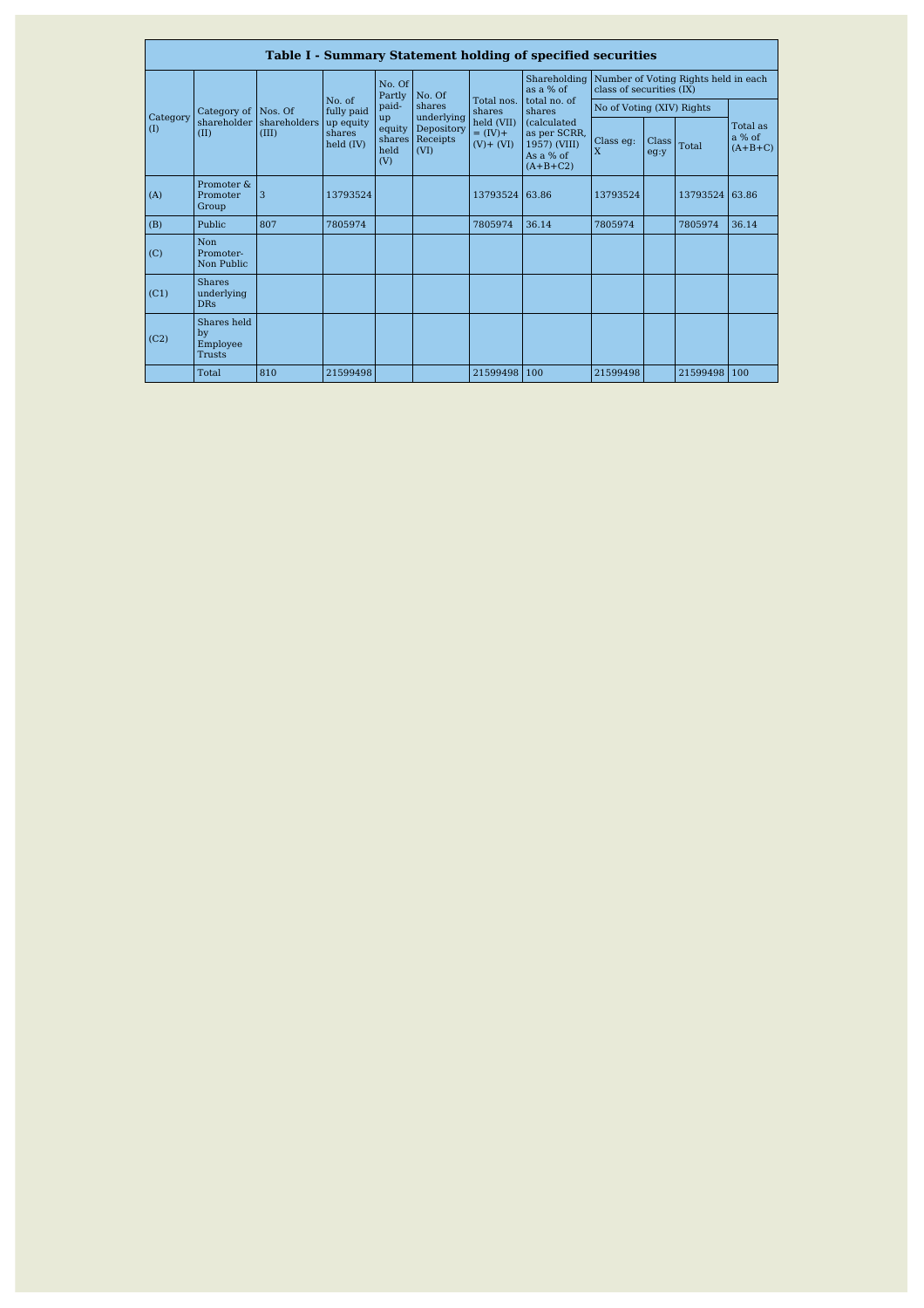|                 |                                           |                                                                                          |                                                                                              |                                                                                                                           | <b>Table I - Summary Statement holding of specified securities</b>                                                                                                                                                 |                                        |                                                                               |     |                                                      |                                         |
|-----------------|-------------------------------------------|------------------------------------------------------------------------------------------|----------------------------------------------------------------------------------------------|---------------------------------------------------------------------------------------------------------------------------|--------------------------------------------------------------------------------------------------------------------------------------------------------------------------------------------------------------------|----------------------------------------|-------------------------------------------------------------------------------|-----|------------------------------------------------------|-----------------------------------------|
| Category<br>(I) | Category of<br>shareholder<br>(II)        | No. Of<br><b>Shares</b><br>Underlying<br>Outstanding<br>convertible<br>securities<br>(X) | No. of<br><b>Shares</b><br>Underlying<br>Outstanding<br><b>Warrants</b><br>(X <sub>i</sub> ) | No. Of<br><b>Shares</b><br>Underlying<br>Outstanding<br>convertible<br>securities<br>and No. Of<br>Warrants<br>$(Xi)$ (a) | Shareholding<br>, as a %<br>assuming full<br>conversion<br>$\alpha$ f<br>convertible<br>securities (<br>as a<br>percentage<br>of diluted<br>share<br>capital)<br>$(XI) = (VII) +$<br>$(X)$ As a % of<br>$(A+B+C2)$ | Number of<br>Locked in shares<br>(XII) | Number of<br><b>Shares</b><br>pledged or<br>otherwise<br>encumbered<br>(XIII) |     | Number of<br>equity shares                           |                                         |
|                 |                                           |                                                                                          |                                                                                              |                                                                                                                           |                                                                                                                                                                                                                    | No. (a)                                | As a $%$<br>$\alpha$ f<br>total<br>Shares $(a)$<br>held<br>(b)                | No. | As a $%$<br>of total<br><b>Shares</b><br>held<br>(b) | held in<br>dematerialized<br>form (XIV) |
| (A)             | Promoter &<br>Promoter<br>Group           |                                                                                          |                                                                                              |                                                                                                                           | 63.86                                                                                                                                                                                                              | 160720                                 | 1.17                                                                          |     |                                                      | 13793524                                |
| (B)             | Public                                    |                                                                                          |                                                                                              |                                                                                                                           | 36.14                                                                                                                                                                                                              | 2276340                                | 29.16                                                                         |     |                                                      | 7805926                                 |
| (C)             | Non<br>Promoter-<br>Non Public            |                                                                                          |                                                                                              |                                                                                                                           |                                                                                                                                                                                                                    |                                        |                                                                               |     |                                                      |                                         |
| (C1)            | <b>Shares</b><br>underlying<br><b>DRs</b> |                                                                                          |                                                                                              |                                                                                                                           |                                                                                                                                                                                                                    |                                        |                                                                               |     |                                                      |                                         |
| (C2)            | Shares held<br>by<br>Employee<br>Trusts   |                                                                                          |                                                                                              |                                                                                                                           |                                                                                                                                                                                                                    |                                        |                                                                               |     |                                                      |                                         |
|                 | Total                                     |                                                                                          |                                                                                              |                                                                                                                           | 100                                                                                                                                                                                                                | 2437060 11.28                          |                                                                               |     |                                                      | 21599450                                |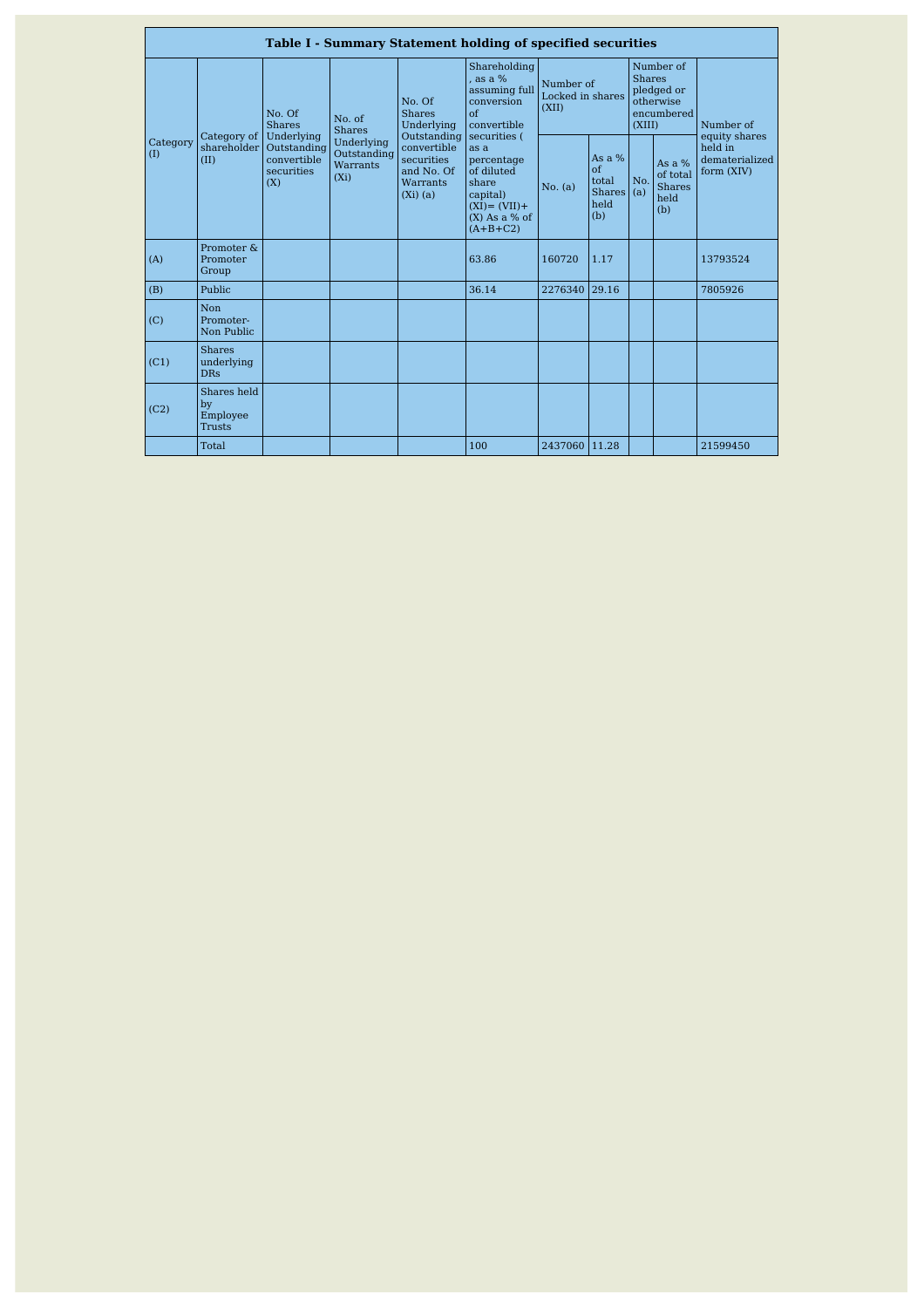| Table II - Statement showing shareholding pattern of the Promoter and Promoter Group        |                                                                                                                     |                                  |                                                          |                                                |                                                        |                                                                   |                                                                                                  |                                                                  |               |          |                                                    |  |
|---------------------------------------------------------------------------------------------|---------------------------------------------------------------------------------------------------------------------|----------------------------------|----------------------------------------------------------|------------------------------------------------|--------------------------------------------------------|-------------------------------------------------------------------|--------------------------------------------------------------------------------------------------|------------------------------------------------------------------|---------------|----------|----------------------------------------------------|--|
|                                                                                             |                                                                                                                     |                                  |                                                          | No. Of<br>Partly                               | No. Of                                                 |                                                                   | Shareholding<br>as a % of                                                                        | Number of Voting Rights held in<br>each class of securities (IX) |               |          |                                                    |  |
| Sr.                                                                                         | Category &<br>Name of the<br>Shareholders (I)                                                                       | Nos. Of<br>shareholders<br>(III) | No. of<br>fully paid<br>up equity<br>shares<br>held (IV) | paid-<br>up<br>equity<br>shares<br>held<br>(V) | shares<br>underlying<br>Depository<br>Receipts<br>(VI) | Total nos.<br>shares<br>held (VII)<br>$=$ (IV)+<br>$(V)$ + $(VI)$ | total no. of<br>shares<br>(calculated<br>as per SCRR,<br>1957) (VIII)<br>As a % of<br>$(A+B+C2)$ | No of Voting (XIV) Rights<br>Class eg:<br>X                      | Class<br>eg:y | Total    | Total<br>as a %<br>of<br>Total<br>Voting<br>rights |  |
| $\boldsymbol{\mathsf{A}}$                                                                   | Table II - Statement showing shareholding pattern of the Promoter and Promoter Group                                |                                  |                                                          |                                                |                                                        |                                                                   |                                                                                                  |                                                                  |               |          |                                                    |  |
| (1)                                                                                         | Indian                                                                                                              |                                  |                                                          |                                                |                                                        |                                                                   |                                                                                                  |                                                                  |               |          |                                                    |  |
| (a)                                                                                         | Individuals/Hindu<br>undivided Family                                                                               | $\overline{a}$                   | 75000                                                    |                                                |                                                        | 75000                                                             | 0.35                                                                                             | 75000                                                            |               | 75000    | 0.35                                               |  |
| (d)                                                                                         | Any Other<br>(specify)                                                                                              | $\mathbf{1}$                     | 13718524                                                 |                                                |                                                        | 13718524                                                          | 63.51                                                                                            | 13718524                                                         |               | 13718524 | 63.51                                              |  |
| Sub-Total (A)<br>(1)                                                                        |                                                                                                                     | 3                                | 13793524                                                 |                                                |                                                        | 13793524                                                          | 63.86                                                                                            | 13793524                                                         |               | 13793524 | 63.86                                              |  |
| (2)                                                                                         | Foreign                                                                                                             |                                  |                                                          |                                                |                                                        |                                                                   |                                                                                                  |                                                                  |               |          |                                                    |  |
| Total<br>Shareholding<br>of Promoter<br>and<br>Promoter<br>Group $(A)$ =<br>$(A)(1)+(A)(2)$ |                                                                                                                     | 3                                | 13793524                                                 |                                                |                                                        | 13793524                                                          | 63.86                                                                                            | 13793524                                                         |               | 13793524 | 63.86                                              |  |
| B                                                                                           | Table III - Statement showing shareholding pattern of the Public shareholder                                        |                                  |                                                          |                                                |                                                        |                                                                   |                                                                                                  |                                                                  |               |          |                                                    |  |
| (1)                                                                                         | Institutions                                                                                                        |                                  |                                                          |                                                |                                                        |                                                                   |                                                                                                  |                                                                  |               |          |                                                    |  |
| (3)                                                                                         | Non-institutions                                                                                                    |                                  |                                                          |                                                |                                                        |                                                                   |                                                                                                  |                                                                  |               |          |                                                    |  |
| (a(i))                                                                                      | Individuals -<br>i.Individual<br>shareholders<br>holding nominal<br>share capital up<br>to Rs. 2 lakhs.             | 718                              | 997343                                                   |                                                |                                                        | 997343                                                            | 4.62                                                                                             | 997343                                                           |               | 997343   | 4.62                                               |  |
| (a(ii))                                                                                     | Individuals - ii.<br>Individual<br>shareholders<br>holding nominal<br>share capital in<br>excess of Rs. 2<br>lakhs. | 76                               | 6750442                                                  |                                                |                                                        | 6750442                                                           | 31.25                                                                                            | 6750442                                                          |               | 6750442  | 31.25                                              |  |
| (e)                                                                                         | Any Other<br>(specify)                                                                                              | 13                               | 58189                                                    |                                                |                                                        | 58189                                                             | 0.27                                                                                             | 58189                                                            |               | 58189    | 0.27                                               |  |
| Sub-Total (B)<br>(3)                                                                        |                                                                                                                     | 807                              | 7805974                                                  |                                                |                                                        | 7805974                                                           | 36.14                                                                                            | 7805974                                                          |               | 7805974  | 36.14                                              |  |
| <b>Total Public</b><br>Shareholding<br>$(B)=(B)(1)+$<br>$(B)(2)+(B)(3)$                     |                                                                                                                     | 807                              | 7805974                                                  |                                                |                                                        | 7805974                                                           | 36.14                                                                                            | 7805974                                                          |               | 7805974  | 36.14                                              |  |
| $\mathbf C$                                                                                 | Table IV - Statement showing shareholding pattern of the Non Promoter- Non Public shareholder                       |                                  |                                                          |                                                |                                                        |                                                                   |                                                                                                  |                                                                  |               |          |                                                    |  |
| Total (<br>$A+B+C2$ )                                                                       |                                                                                                                     | 810                              | 21599498                                                 |                                                |                                                        | 21599498                                                          | 100                                                                                              | 21599498                                                         |               | 21599498 | 100                                                |  |
| Total<br>$(A+B+C)$                                                                          |                                                                                                                     | 810                              | 21599498                                                 |                                                |                                                        | 21599498                                                          | 100                                                                                              | 21599498                                                         |               | 21599498 | 100                                                |  |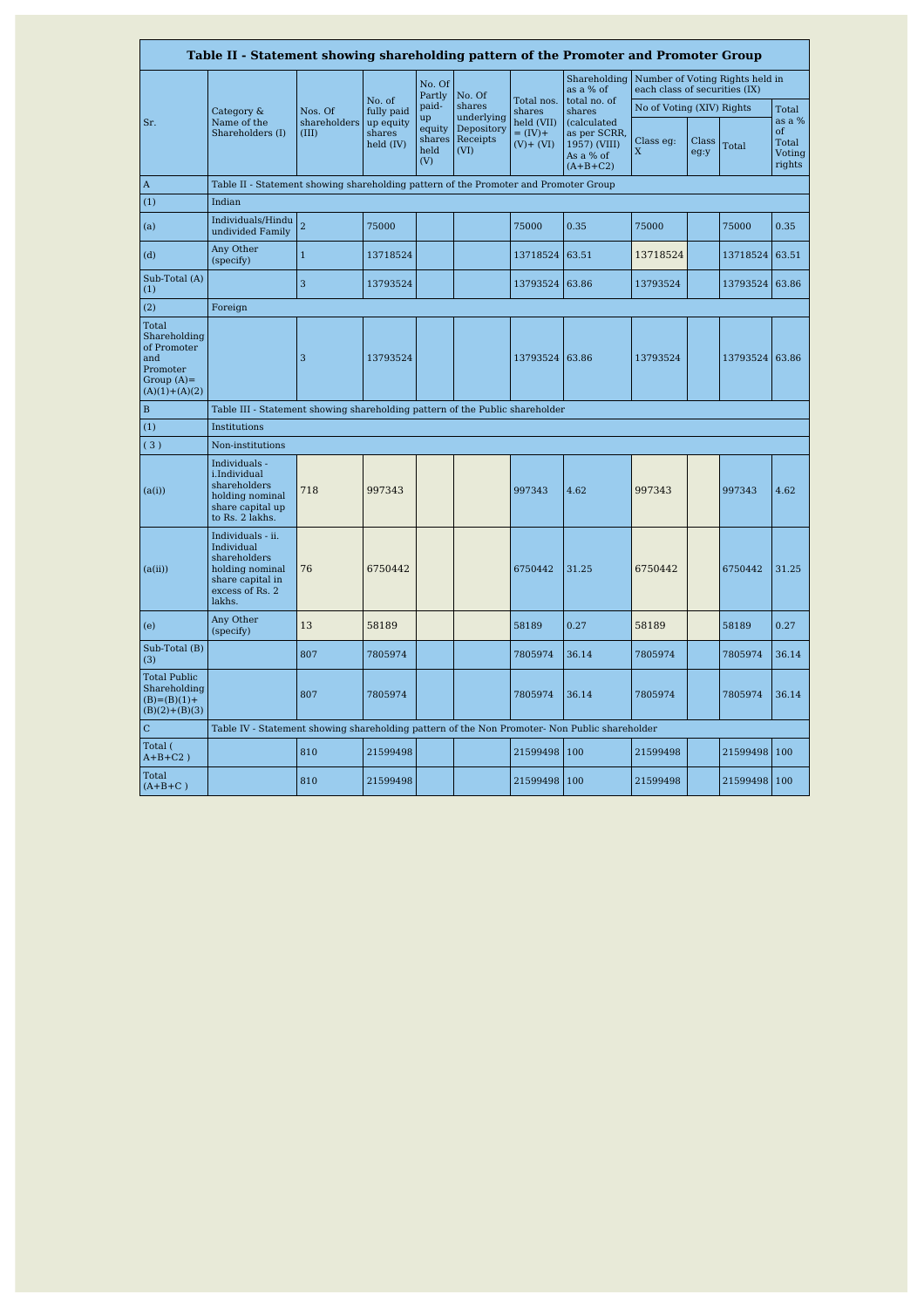|                                                                                             |                                                               |                                                            |                                                                                  | Table II - Statement showing shareholding pattern of the Promoter and Promoter                                             |                                        |                                                        |                                                                               |                                                      |                                                          |  |
|---------------------------------------------------------------------------------------------|---------------------------------------------------------------|------------------------------------------------------------|----------------------------------------------------------------------------------|----------------------------------------------------------------------------------------------------------------------------|----------------------------------------|--------------------------------------------------------|-------------------------------------------------------------------------------|------------------------------------------------------|----------------------------------------------------------|--|
|                                                                                             | No. Of<br><b>Shares</b>                                       | No. of<br><b>Shares</b>                                    | No. Of<br><b>Shares</b><br>Underlying                                            | <b>Group</b><br>Shareholding<br>, as a %<br>assuming full<br>conversion<br>of<br>convertible                               | Number of<br>Locked in shares<br>(XII) |                                                        | Number of<br><b>Shares</b><br>pledged or<br>otherwise<br>encumbered<br>(XIII) |                                                      | Number of                                                |  |
| Sr.                                                                                         | Underlying<br>Outstanding<br>convertible<br>securities<br>(X) | Underlying<br>Outstanding<br>Warrants<br>(X <sub>i</sub> ) | Outstanding<br>convertible<br>securities<br>and No. Of<br>Warrants<br>$(Xi)$ (a) | securities (<br>as a<br>percentage<br>of diluted<br>share<br>capital)<br>$(XI) = (VII) +$<br>$(X)$ As a % of<br>$(A+B+C2)$ | No. (a)                                | As a $%$<br>of<br>total<br>Shares $(a)$<br>held<br>(b) | No.                                                                           | As $a\%$<br>of total<br><b>Shares</b><br>held<br>(b) | equity shares<br>held in<br>dematerialized<br>form (XIV) |  |
| A                                                                                           |                                                               |                                                            |                                                                                  | Table II - Statement showing shareholding pattern of the Promoter and Promoter Group                                       |                                        |                                                        |                                                                               |                                                      |                                                          |  |
| (1)                                                                                         | Indian                                                        |                                                            |                                                                                  |                                                                                                                            |                                        |                                                        |                                                                               |                                                      |                                                          |  |
| (a)                                                                                         |                                                               |                                                            |                                                                                  | 0.35                                                                                                                       | 75000                                  | 100                                                    |                                                                               |                                                      | 75000                                                    |  |
| (d)                                                                                         |                                                               |                                                            |                                                                                  | 63.51                                                                                                                      | 85720                                  | 0.62                                                   |                                                                               |                                                      | 13718524                                                 |  |
| Sub-Total (A)<br>(1)                                                                        |                                                               |                                                            |                                                                                  | 63.86                                                                                                                      | 160720                                 | 1.17                                                   |                                                                               |                                                      | 13793524                                                 |  |
| (2)                                                                                         | Foreign                                                       |                                                            |                                                                                  |                                                                                                                            |                                        |                                                        |                                                                               |                                                      |                                                          |  |
| Total<br>Shareholding<br>of Promoter<br>and<br>Promoter<br>Group $(A)$ =<br>$(A)(1)+(A)(2)$ |                                                               |                                                            |                                                                                  | 63.86                                                                                                                      | 160720                                 | 1.17                                                   |                                                                               |                                                      | 13793524                                                 |  |
| B                                                                                           |                                                               |                                                            |                                                                                  | Table III - Statement showing shareholding pattern of the Public shareholder                                               |                                        |                                                        |                                                                               |                                                      |                                                          |  |
| (1)                                                                                         | Institutions                                                  |                                                            |                                                                                  |                                                                                                                            |                                        |                                                        |                                                                               |                                                      |                                                          |  |
| (3)                                                                                         | Non-institutions                                              |                                                            |                                                                                  |                                                                                                                            |                                        |                                                        |                                                                               |                                                      |                                                          |  |
| (a(i))                                                                                      |                                                               |                                                            |                                                                                  | 4.62                                                                                                                       | 182825                                 | 18.33                                                  |                                                                               |                                                      | 997295                                                   |  |
| (a(ii))                                                                                     |                                                               |                                                            |                                                                                  | 31.25                                                                                                                      | 2093515                                | 31.01                                                  |                                                                               |                                                      | 6750442                                                  |  |
| (e)                                                                                         |                                                               |                                                            |                                                                                  | 0.27                                                                                                                       | $\Omega$                               | $\overline{0}$                                         |                                                                               |                                                      | 58189                                                    |  |
| Sub-Total (B)<br>(3)                                                                        |                                                               |                                                            |                                                                                  | 36.14                                                                                                                      | 2276340 29.16                          |                                                        |                                                                               |                                                      | 7805926                                                  |  |
| Total Public<br>Shareholding<br>$(B)=(B)(1)+$<br>$(B)(2)+(B)(3)$                            |                                                               |                                                            |                                                                                  | 36.14                                                                                                                      | 2276340 29.16                          |                                                        |                                                                               |                                                      | 7805926                                                  |  |
| $\mathbf C$                                                                                 |                                                               |                                                            |                                                                                  | Table IV - Statement showing shareholding pattern of the Non Promoter- Non Public shareholder                              |                                        |                                                        |                                                                               |                                                      |                                                          |  |
| Total (<br>$A+B+C2$ )                                                                       |                                                               |                                                            |                                                                                  | 100                                                                                                                        | 2437060 11.28                          |                                                        |                                                                               |                                                      | 21599450                                                 |  |
| Total<br>$(A+B+C)$                                                                          |                                                               |                                                            |                                                                                  | 100                                                                                                                        | 2437060 11.28                          |                                                        |                                                                               |                                                      | 21599450                                                 |  |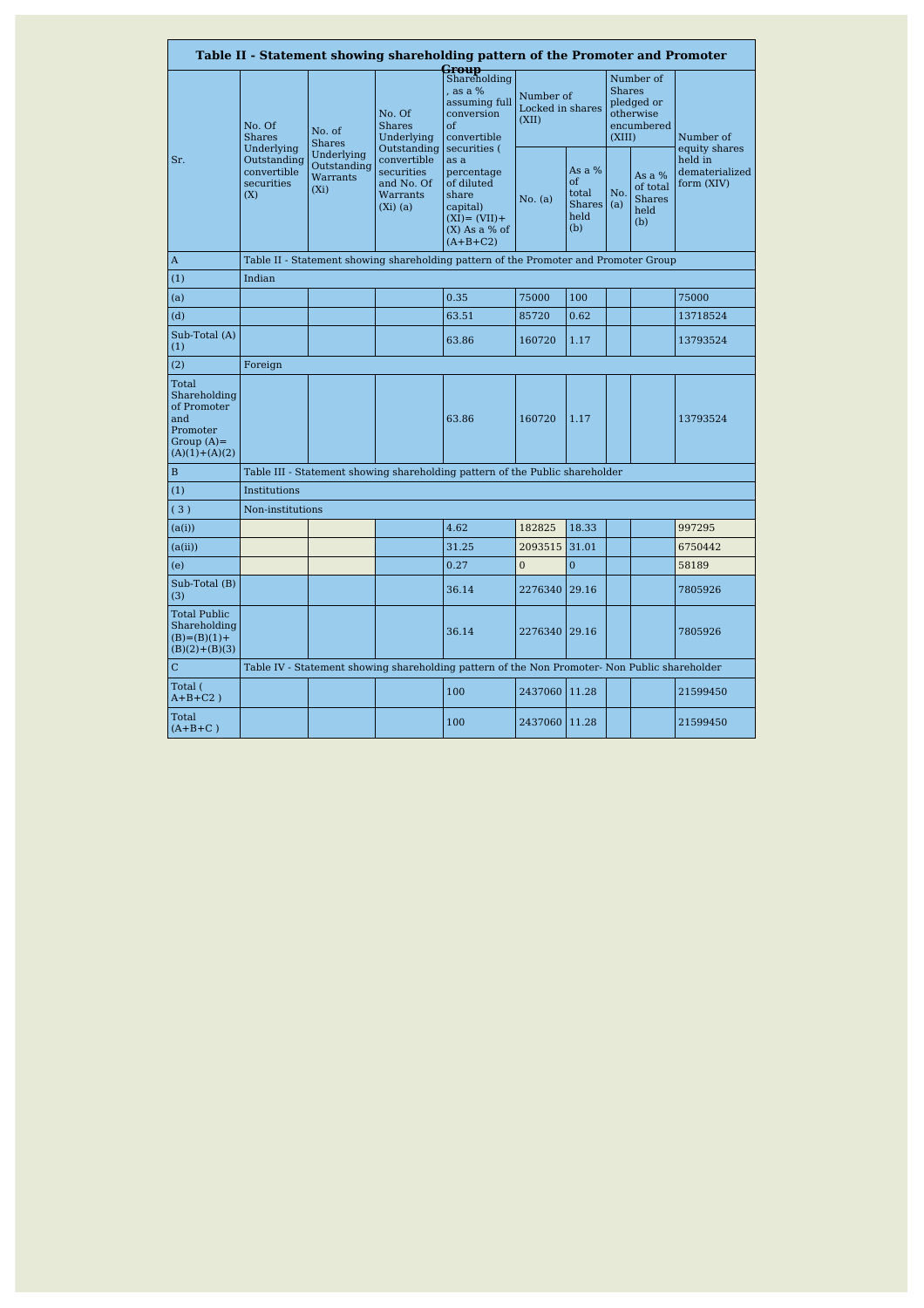|                                                                                                                                                                                                   |                                                                | <b>Individuals/Hindu undivided Family</b> |                       |
|---------------------------------------------------------------------------------------------------------------------------------------------------------------------------------------------------|----------------------------------------------------------------|-------------------------------------------|-----------------------|
| Searial No.                                                                                                                                                                                       | $\mathbf{1}$                                                   | $\overline{2}$                            |                       |
| Name of the<br>Shareholders<br>(I)                                                                                                                                                                | NISHANT AGRAWAL                                                | PUJA AGARWAL                              | Click here to go back |
| PAN (II)                                                                                                                                                                                          | AEWPA7890J                                                     | BEZPS8872N                                | Total                 |
| No. of fully<br>paid up equity<br>shares held<br>(IV)                                                                                                                                             | 25000                                                          | 50000                                     | 75000                 |
| No. Of Partly<br>paid-up equity<br>shares held (V)                                                                                                                                                |                                                                |                                           |                       |
| No. Of shares<br>underlying<br>Depository<br>Receipts (VI)                                                                                                                                        |                                                                |                                           |                       |
| Total nos.<br>shares held<br>$(VII) = (IV) +$<br>$(V) + (VI)$                                                                                                                                     | 25000                                                          | 50000                                     | 75000                 |
| Shareholding<br>as a % of total<br>no. of shares<br>(calculated as<br>per SCRR,<br>1957) (VIII) As<br>a % of<br>$(A+B+C2)$                                                                        | 0.12                                                           | 0.23                                      | 0.35                  |
|                                                                                                                                                                                                   | Number of Voting Rights held in each class of securities (IX)  |                                           |                       |
| Class $eg:X$                                                                                                                                                                                      | 25000                                                          | 50000                                     | 75000                 |
| Class eg:y                                                                                                                                                                                        |                                                                |                                           |                       |
| Total                                                                                                                                                                                             | 25000                                                          | 50000                                     | 75000                 |
| Total as a % of<br><b>Total Voting</b><br>rights                                                                                                                                                  | 0.12                                                           | 0.23                                      | 0.35                  |
| No. Of Shares<br>Underlying<br>Outstanding<br>convertible<br>securities(X)                                                                                                                        |                                                                |                                           |                       |
| No. of Shares<br>Underlying<br>Outstanding<br>Warrants (Xi)                                                                                                                                       |                                                                |                                           |                       |
| No. Of Shares<br>Underlying<br>Outstanding<br>convertible<br>securities and<br>No. Of<br>Warrants (Xi)<br>(a)                                                                                     |                                                                |                                           |                       |
| Shareholding,<br>as a %<br>assuming full<br>conversion of<br>convertible<br>securities (as a<br>percentage of<br>diluted share<br>capital) $(XI) =$<br>$(VII)+(Xi)(a)$<br>As a % of<br>$(A+B+C2)$ | 0.12                                                           | 0.23                                      | 0.35                  |
|                                                                                                                                                                                                   | Number of Locked in shares (XII)                               |                                           |                       |
| No. (a)<br>As a % of total                                                                                                                                                                        | 25000                                                          | 50000                                     | 75000                 |
| Shares held (b)                                                                                                                                                                                   | 100<br>Number of Shares pledged or otherwise encumbered (XIII) | 100                                       | 100                   |
| No. (a)                                                                                                                                                                                           |                                                                |                                           |                       |
| As a % of total<br>Shares held (b)                                                                                                                                                                |                                                                |                                           |                       |
| Number of<br>equity shares<br>held in<br>dematerialized<br>form (XIV)                                                                                                                             | 25000                                                          | 50000                                     | 75000                 |
| Reason for not providing PAN                                                                                                                                                                      |                                                                |                                           |                       |
| Reason for not<br>providing PAN                                                                                                                                                                   |                                                                |                                           |                       |
| Shareholder<br>type                                                                                                                                                                               | Promoter                                                       | Promoter                                  |                       |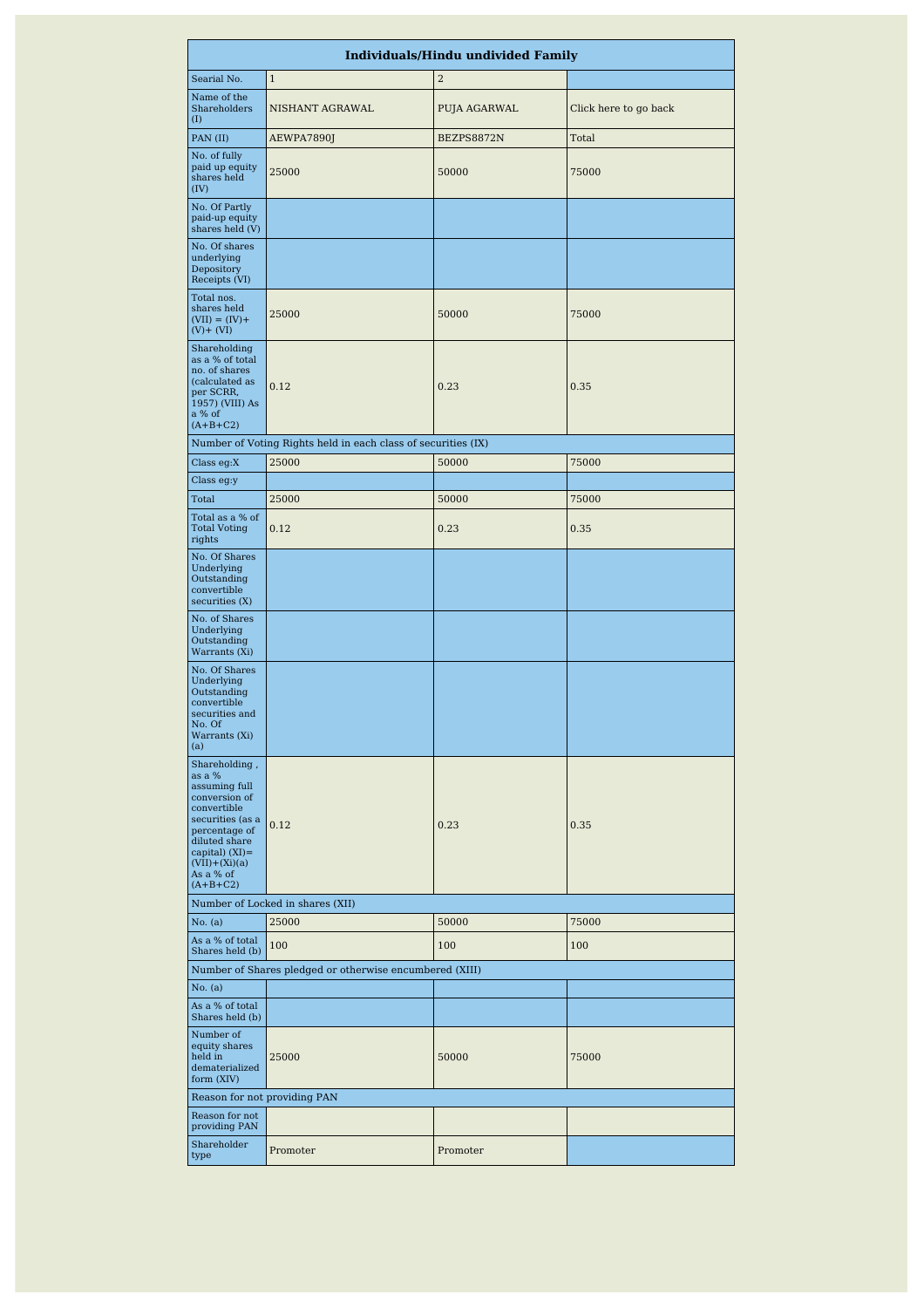|                                                                                                                                                                                               | <b>Any Other (specify)</b>                                    |                       |
|-----------------------------------------------------------------------------------------------------------------------------------------------------------------------------------------------|---------------------------------------------------------------|-----------------------|
| Searial No.                                                                                                                                                                                   | $\mathbf{1}$                                                  |                       |
| Category                                                                                                                                                                                      | <b>Bodies Corporate</b>                                       | Click here to go back |
| Name of the<br>Shareholders<br>(I)                                                                                                                                                            | Moneyboxx Capital Private Limited                             |                       |
| PAN (II)                                                                                                                                                                                      | AALCM5805B                                                    | Total                 |
| No. of the<br><b>Shareholders</b><br>(I)                                                                                                                                                      | $\mathbf{1}$                                                  | $\,1\,$               |
| No. of fully<br>paid up equity<br>shares held<br>(IV)                                                                                                                                         | 13718524                                                      | 13718524              |
| No. Of Partly<br>paid-up equity<br>shares held (V)                                                                                                                                            |                                                               |                       |
| No. Of shares<br>underlying<br>Depository<br>Receipts (VI)                                                                                                                                    |                                                               |                       |
| Total nos.<br>shares held<br>$(VII) = (IV) +$<br>$(V)$ + $(VI)$                                                                                                                               | 13718524                                                      | 13718524              |
| Shareholding<br>as a % of total<br>no. of shares<br>(calculated as<br>per SCRR,<br>1957) (VIII) As<br>a % of<br>$(A+B+C2)$                                                                    | 63.51                                                         | 63.51                 |
|                                                                                                                                                                                               | Number of Voting Rights held in each class of securities (IX) |                       |
| Class eg: X                                                                                                                                                                                   | 13718524                                                      | 13718524              |
| Class eg:y                                                                                                                                                                                    |                                                               |                       |
| Total<br>Total as a % of                                                                                                                                                                      | 13718524                                                      | 13718524              |
| <b>Total Voting</b><br>rights                                                                                                                                                                 | 63.51                                                         | 63.51                 |
| No. Of Shares<br>Underlying<br>Outstanding<br>convertible<br>securities (X)                                                                                                                   |                                                               |                       |
| No. of Shares<br>Underlying<br>Outstanding<br>Warrants (Xi)                                                                                                                                   |                                                               |                       |
| No. Of Shares<br>Underlying<br>Outstanding<br>convertible<br>securities and<br>No. Of<br>Warrants (Xi)<br>(a)                                                                                 |                                                               |                       |
| Shareholding,<br>as a %<br>assuming full<br>conversion of<br>convertible<br>securities (as a<br>percentage of<br>diluted share<br>capital) $(XI) =$<br>$(VII)+(X)$ As a<br>% of<br>$(A+B+C2)$ | 63.51                                                         | 63.51                 |
|                                                                                                                                                                                               | Number of Locked in shares (XII)                              |                       |
| No. (a)<br>As a % of total                                                                                                                                                                    | 85720                                                         | 85720                 |
| Shares held (b)                                                                                                                                                                               | 0.62                                                          | 0.62                  |
|                                                                                                                                                                                               | Number of Shares pledged or otherwise encumbered (XIII)       |                       |
| No. (a)                                                                                                                                                                                       |                                                               |                       |
| As a % of total<br>Shares held (b)                                                                                                                                                            |                                                               |                       |
| Number of<br>equity shares<br>held in<br>dematerialized<br>form (XIV)                                                                                                                         | 13718524                                                      | 13718524              |
| Reason for not providing PAN                                                                                                                                                                  |                                                               |                       |
| Reason for not<br>providing PAN                                                                                                                                                               |                                                               |                       |
| Shareholder<br>type                                                                                                                                                                           | Promoter                                                      |                       |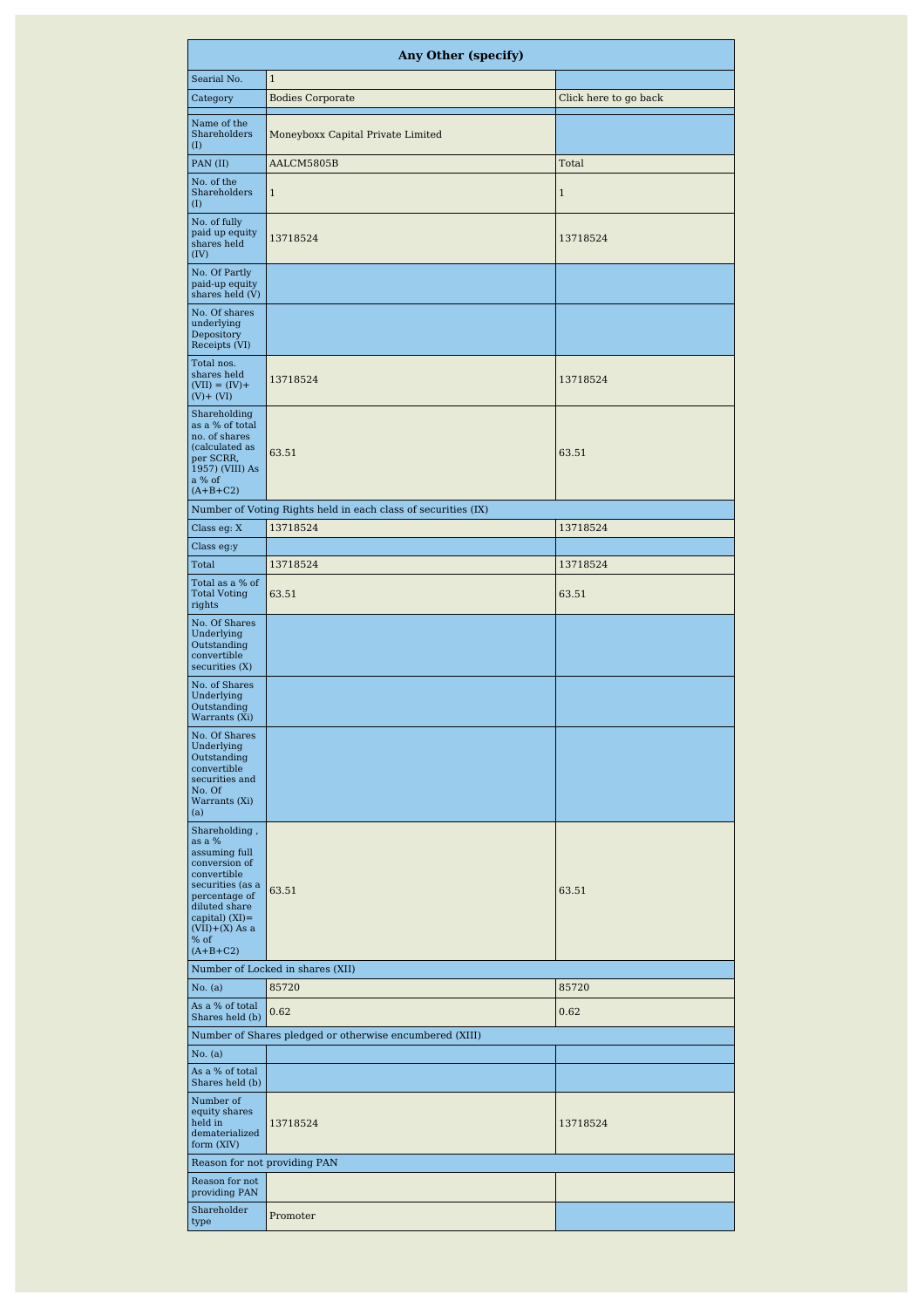|                                                                                                                                                                                               | Individuals - ii. Individual shareholders holding nominal share capital in excess |                              |                               |                                       |                  |                   |
|-----------------------------------------------------------------------------------------------------------------------------------------------------------------------------------------------|-----------------------------------------------------------------------------------|------------------------------|-------------------------------|---------------------------------------|------------------|-------------------|
| Searial No.                                                                                                                                                                                   | $\mathbf{1}$                                                                      | $\overline{2}$               | of Rs. 2 lakhs.<br>3          | $\overline{4}$                        | 5                | 6                 |
| Name of the<br>Shareholders<br>$\rm _{(I)}$                                                                                                                                                   | RAJIV GOEL<br>AND SONS HUF                                                        | <b>ALPNA</b><br><b>GUPTA</b> | <b>PUNIT</b><br><b>BHATIA</b> | NEERAJ<br><b>KUMAR</b><br><b>GARG</b> | VISHAL<br>BHATIA | MANISH<br>PRAKASH |
| PAN (II)                                                                                                                                                                                      | AAIHR2994A                                                                        | ADVPG1592R                   | ADWPB3183E                    | AELPG4303H                            | AFBPB7085E       | AARPP3392D        |
| No. of fully<br>paid up equity<br>shares held<br>(IV)                                                                                                                                         | 671000                                                                            | 858001                       | 271610                        | 370015                                | 239543           | 305224            |
| No. Of Partly<br>paid-up equity<br>shares held (V)                                                                                                                                            |                                                                                   |                              |                               |                                       |                  |                   |
| No. Of shares<br>underlying<br>Depository<br>Receipts (VI)                                                                                                                                    |                                                                                   |                              |                               |                                       |                  |                   |
| Total nos.<br>shares held<br>$(VII) = (IV) +$<br>$(V) + (VI)$                                                                                                                                 | 671000                                                                            | 858001                       | 271610                        | 370015                                | 239543           | 305224            |
| Shareholding<br>as a % of total<br>no. of shares<br>(calculated as<br>per SCRR,<br>1957) (VIII) As<br>a % of<br>$(A+B+C2)$                                                                    | 3.11                                                                              | 3.97                         | 1.26                          | 1.71                                  | 1.11             | 1.41              |
|                                                                                                                                                                                               | Number of Voting Rights held in each class of securities (IX)                     |                              |                               |                                       |                  |                   |
| Class eg: X                                                                                                                                                                                   | 671000                                                                            | 858001                       | 271610                        | 370015                                | 239543           | 305224            |
| Class eg:y                                                                                                                                                                                    |                                                                                   |                              |                               |                                       |                  |                   |
| Total                                                                                                                                                                                         | 671000                                                                            | 858001                       | 271610                        | 370015                                | 239543           | 305224            |
| Total as a % of<br><b>Total Voting</b><br>rights                                                                                                                                              | 3.11                                                                              | 3.97                         | 1.26                          | 1.71                                  | 1.11             | 1.41              |
| No. Of Shares<br>Underlying<br>Outstanding<br>convertible<br>securities(X)                                                                                                                    |                                                                                   |                              |                               |                                       |                  |                   |
| No. of Shares<br>Underlying<br>Outstanding<br>Warrants (Xi)                                                                                                                                   |                                                                                   |                              |                               |                                       |                  |                   |
| No. Of Shares<br>Underlying<br>Outstanding<br>convertible<br>securities and<br>No. Of<br>Warrants (Xi)<br>(a)                                                                                 |                                                                                   |                              |                               |                                       |                  |                   |
| Shareholding,<br>as a %<br>assuming full<br>conversion of<br>convertible<br>securities (as a<br>percentage of<br>diluted share<br>capital) $(XI) =$<br>$(VII)+(X)$ As a<br>% of<br>$(A+B+C2)$ | 3.11                                                                              | 3.97                         | 1.26                          | 1.71                                  | 1.11             | 1.41              |
|                                                                                                                                                                                               | Number of Locked in shares (XII)                                                  |                              |                               |                                       |                  |                   |
| No. (a)                                                                                                                                                                                       | $\mathbf{0}$                                                                      | $\mathbf{0}$                 | $\mathbf{0}$                  | $\mathbf{0}$                          | $\mathbf{0}$     | 305224            |
| As a % of total<br>Shares held (b)                                                                                                                                                            | $\Omega$                                                                          | $\overline{0}$               | $\mathbf{0}$                  | $\overline{0}$                        | $\overline{0}$   | 100               |
| Number of<br>equity shares<br>held in<br>dematerialized<br>form (XIV)                                                                                                                         | 671000                                                                            | 858001                       | 271610                        | 370015                                | 239543           | 305224            |
|                                                                                                                                                                                               | Reason for not providing PAN                                                      |                              |                               |                                       |                  |                   |
| Reason for not<br>providing PAN                                                                                                                                                               |                                                                                   |                              |                               |                                       |                  |                   |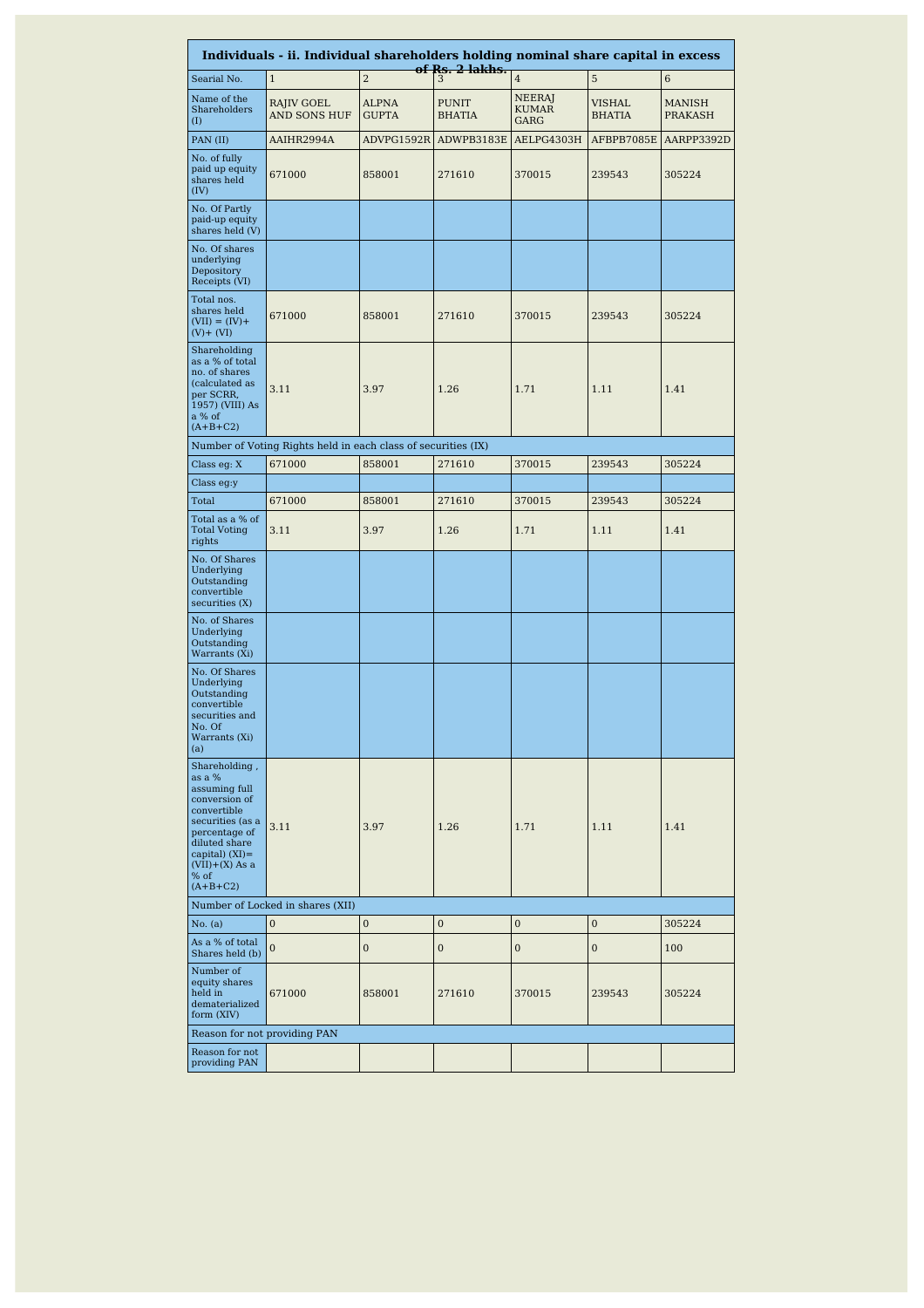|                                                                                                                                                                                               | Individuals - ii. Individual shareholders holding nominal share capital in excess<br>of Rs. 2 lakhs. |
|-----------------------------------------------------------------------------------------------------------------------------------------------------------------------------------------------|------------------------------------------------------------------------------------------------------|
| Searial No.                                                                                                                                                                                   |                                                                                                      |
| Name of the<br>Shareholders<br>(I)                                                                                                                                                            | Click here to go back                                                                                |
| PAN (II)                                                                                                                                                                                      | Total                                                                                                |
| No. of fully<br>paid up equity<br>shares held<br>(IV)                                                                                                                                         | 2715393                                                                                              |
| No. Of Partly<br>paid-up equity<br>shares held (V)                                                                                                                                            |                                                                                                      |
| No. Of shares<br>underlying<br>Depository<br>Receipts (VI)                                                                                                                                    |                                                                                                      |
| Total nos.<br>shares held<br>$(VII) = (IV) +$<br>$(V) + (VI)$                                                                                                                                 | 2715393                                                                                              |
| Shareholding<br>as a % of total<br>no. of shares<br>(calculated as<br>per SCRR,<br>1957) (VIII) As<br>a % of<br>$(A+B+C2)$                                                                    | 12.57                                                                                                |
|                                                                                                                                                                                               | Number of Voting Rights held in each class of securities (IX)                                        |
| Class eg: X                                                                                                                                                                                   | 2715393                                                                                              |
| Class eg:y                                                                                                                                                                                    |                                                                                                      |
| Total                                                                                                                                                                                         | 2715393                                                                                              |
| Total as a % of<br><b>Total Voting</b><br>rights                                                                                                                                              | 12.57                                                                                                |
| No. Of Shares<br>Underlying<br>Outstanding<br>convertible<br>securities(X)                                                                                                                    |                                                                                                      |
| No. of Shares<br>Underlying<br>Outstanding<br>Warrants (Xi)                                                                                                                                   |                                                                                                      |
| No. Of Shares<br>Underlying<br>Outstanding<br>convertible<br>securities and<br>No. Of<br>Warrants (Xi)<br>(a)                                                                                 |                                                                                                      |
| Shareholding,<br>as a %<br>assuming full<br>conversion of<br>convertible<br>securities (as a<br>percentage of<br>diluted share<br>capital) $(XI) =$<br>$(VII)+(X)$ As a<br>% of<br>$(A+B+C2)$ | 12.57                                                                                                |
|                                                                                                                                                                                               | Number of Locked in shares (XII)                                                                     |
| No. (a)                                                                                                                                                                                       | 305224                                                                                               |
| As a % of total<br>Shares held (b)                                                                                                                                                            | 11.24                                                                                                |
| Number of<br>equity shares<br>held in<br>dematerialized<br>form (XIV)                                                                                                                         | 2715393                                                                                              |
| Reason for not providing PAN                                                                                                                                                                  |                                                                                                      |
| Reason for not<br>providing PAN                                                                                                                                                               |                                                                                                      |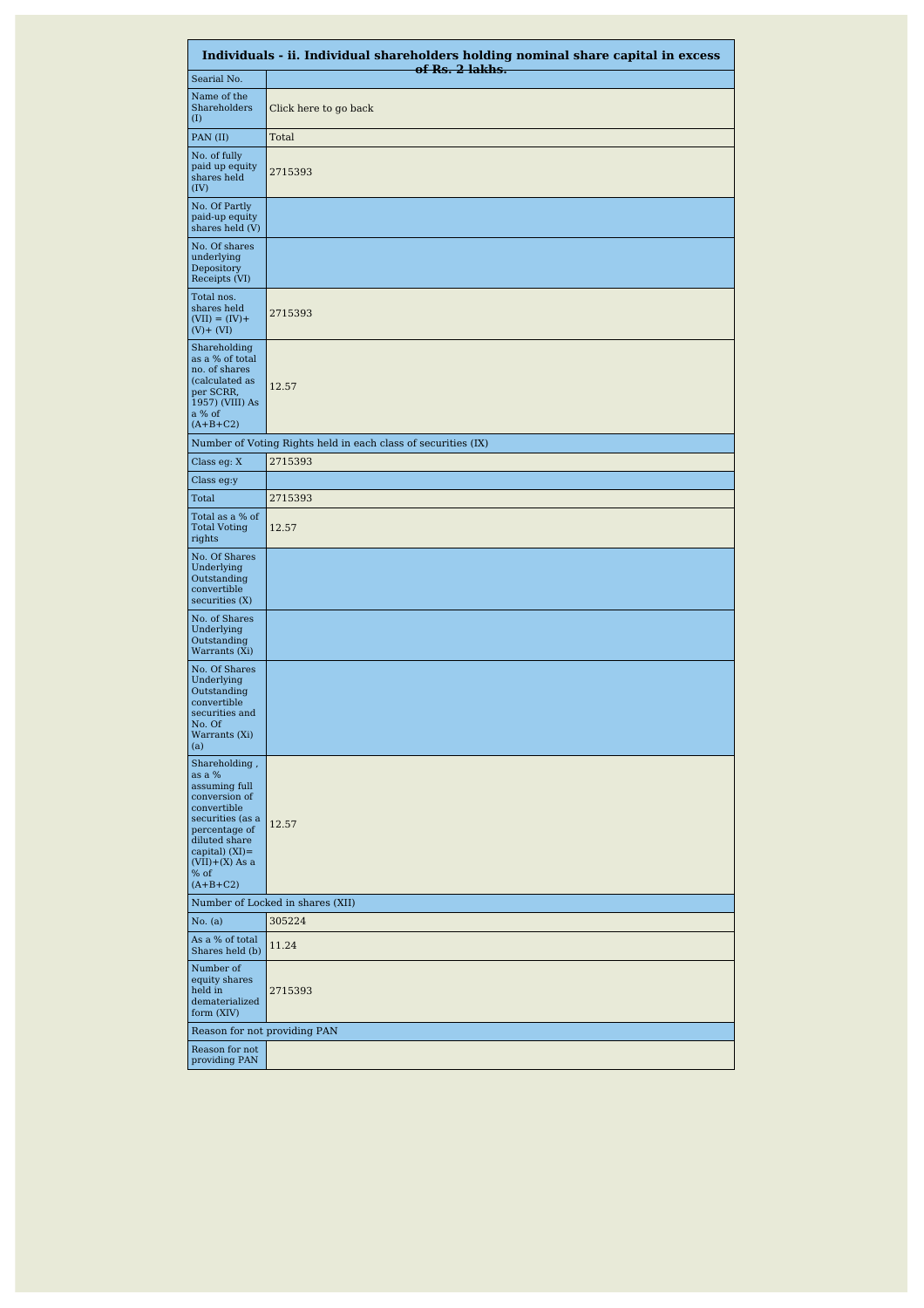|                                                                                                                                                                                               |                                  |                                                               | <b>Any Other (specify)</b> |                     |                          |
|-----------------------------------------------------------------------------------------------------------------------------------------------------------------------------------------------|----------------------------------|---------------------------------------------------------------|----------------------------|---------------------|--------------------------|
| Searial No.                                                                                                                                                                                   | $\mathbf{1}$                     | $\overline{2}$                                                | 3                          | $\overline{4}$      |                          |
| Category                                                                                                                                                                                      | <b>Bodies</b><br>Corporate       | Others                                                        | Others                     | Clearing<br>Members |                          |
| Category/<br>More than 1<br>percentage                                                                                                                                                        | Category                         | Category                                                      | Category                   | Category            |                          |
| Name of the<br>Shareholders<br>(I)                                                                                                                                                            |                                  | Non resident indian<br>non rep                                | Non resident<br>indian rep |                     | Click here to go<br>back |
| PAN (II)                                                                                                                                                                                      |                                  |                                                               |                            |                     | Total                    |
| No. of the<br>Shareholders<br>(I)                                                                                                                                                             | 6                                | $\mathbf{1}$                                                  | $\mathbf{1}$               | 5                   | 13                       |
| No. of fully<br>paid up equity<br>shares held<br>(IV)                                                                                                                                         | 13108                            | 43679                                                         | 20                         | 1382                | 58189                    |
| No. Of Partly<br>paid-up equity<br>shares held (V)                                                                                                                                            |                                  |                                                               |                            |                     |                          |
| No. Of shares<br>underlying<br>Depository<br>Receipts (VI)                                                                                                                                    |                                  |                                                               |                            |                     |                          |
| Total nos.<br>shares held<br>$(VII) = (IV) +$<br>$(V)$ + $(VI)$                                                                                                                               | 13108                            | 43679                                                         | 20                         | 1382                | 58189                    |
| Shareholding<br>as a % of total<br>no. of shares<br>(calculated as<br>per SCRR,<br>1957) (VIII) As<br>a % of<br>$(A+B+C2)$                                                                    | 0.06                             | 0.2                                                           | $\bf{0}$                   | 0.01                | 0.27                     |
|                                                                                                                                                                                               |                                  | Number of Voting Rights held in each class of securities (IX) |                            |                     |                          |
| Class eg: X                                                                                                                                                                                   | 13108                            | 43679                                                         | 20                         | 1382                | 58189                    |
| Class eg:y                                                                                                                                                                                    |                                  |                                                               |                            |                     |                          |
| Total                                                                                                                                                                                         | 13108                            | 43679                                                         | 20                         | 1382                | 58189                    |
| Total as a % of<br><b>Total Voting</b><br>rights                                                                                                                                              | 0.06                             | 0.2                                                           | 0                          | 0.01                | 0.27                     |
| No. Of Shares<br>Underlying<br>Outstanding<br>convertible<br>securities (X)                                                                                                                   |                                  |                                                               |                            |                     |                          |
| No. of Shares<br>Underlying<br>Outstanding<br>Warrants (Xi)                                                                                                                                   |                                  |                                                               |                            |                     |                          |
| No. Of Shares<br>Underlying<br>Outstanding<br>convertible<br>securities and<br>No. Of<br>Warrants (Xi)<br>(a)                                                                                 |                                  |                                                               |                            |                     |                          |
| Shareholding,<br>as a %<br>assuming full<br>conversion of<br>convertible<br>securities (as a<br>percentage of<br>diluted share<br>capital) $(XI) =$<br>$(VII)+(X)$ As a<br>% of<br>$(A+B+C2)$ | 0.06                             | 0.2                                                           | $\bf{0}$                   | 0.01                | 0.27                     |
|                                                                                                                                                                                               | Number of Locked in shares (XII) |                                                               |                            |                     |                          |
| No. (a)                                                                                                                                                                                       | $\overline{0}$                   | $\mathbf{0}$                                                  | $\mathbf 0$                | $\bf{0}$            | $\bf{0}$                 |
| As a % of total<br>Shares held (b)                                                                                                                                                            | $\mathbf{0}$                     | $\bf{0}$                                                      | $\mathbf 0$                | $\bf{0}$            | $\bf{0}$                 |
| Number of<br>equity shares<br>held in<br>dematerialized<br>form (XIV)                                                                                                                         | 13108                            | 43679                                                         | 20                         | 1382                | 58189                    |
| Reason for not providing PAN                                                                                                                                                                  |                                  |                                                               |                            |                     |                          |
| Reason for not<br>providing PAN                                                                                                                                                               |                                  |                                                               |                            |                     |                          |